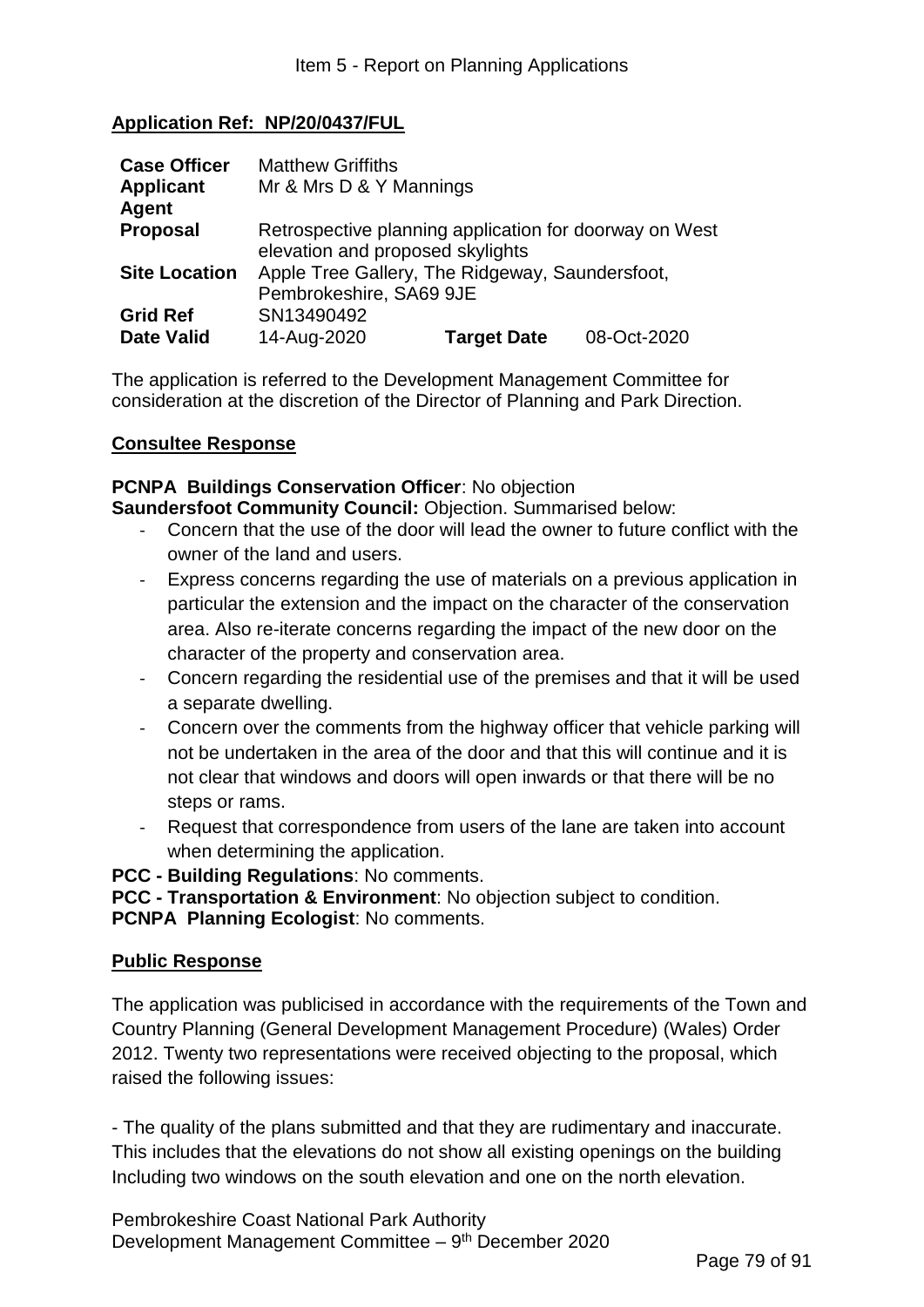- Highway safety concerns and limited visibility.
- Causes an obstruction to access to other properties.
- Causes pedestrian safety concerns.
- No access for emergency vehicles.
- Claims made against property owners.

- Works undertaken to an adjoining lane / highway which is in the council / third party ownership.

- Land adjoining is in third party ownership and new door will be accessed across third party land and no permission has been given for this from the freeholder of the land.

- Concerned regarding the drainage works that have been undertaken.
- Concerns regarding residential amenity.
- Object regarding whether disabled access will be provided to the building.

## **Policies considered**

Please note that these policies can be viewed on the Policies page Pembrokeshire Coast National Park website -

<http://www.pembrokeshirecoast.org.uk/default.asp?PID=549> Local Development Plan 2 (end date 2031) (2020):

LDP Policy 01 - National Park Purposes and Duty

LDP Policy 04 – Saundersfoot Local Centre (Tier 3) (Strategy Policy)

LDP Policy 08 - Special Qualities

LDP Policy 10 – Sites and Species of European Importance

LDP Policy 11 – Nationally Protected Sites and Species

LDP Policy 14 - Conservation of the Pembrokeshire Coast National Park

LDP Policy 29 - Sustainable Design

- LDP Policy 30 Amenity
- LDP Policy 31 Minimising Waste
- LDP Policy 60 Impacts on traffic

PPW10 SPG05 - Sustainable Design TAN 12 - Design

#### **Constraints**

Special Area of Conservation - within 500m Biodiversity Issue LDP Centre:60pc aff housing;30 units/ha Recreation Character Areas Surface Coal High Coal Risk Affordable Housing Submarkets Seascape Character Areas Conservation Area Saundersfoot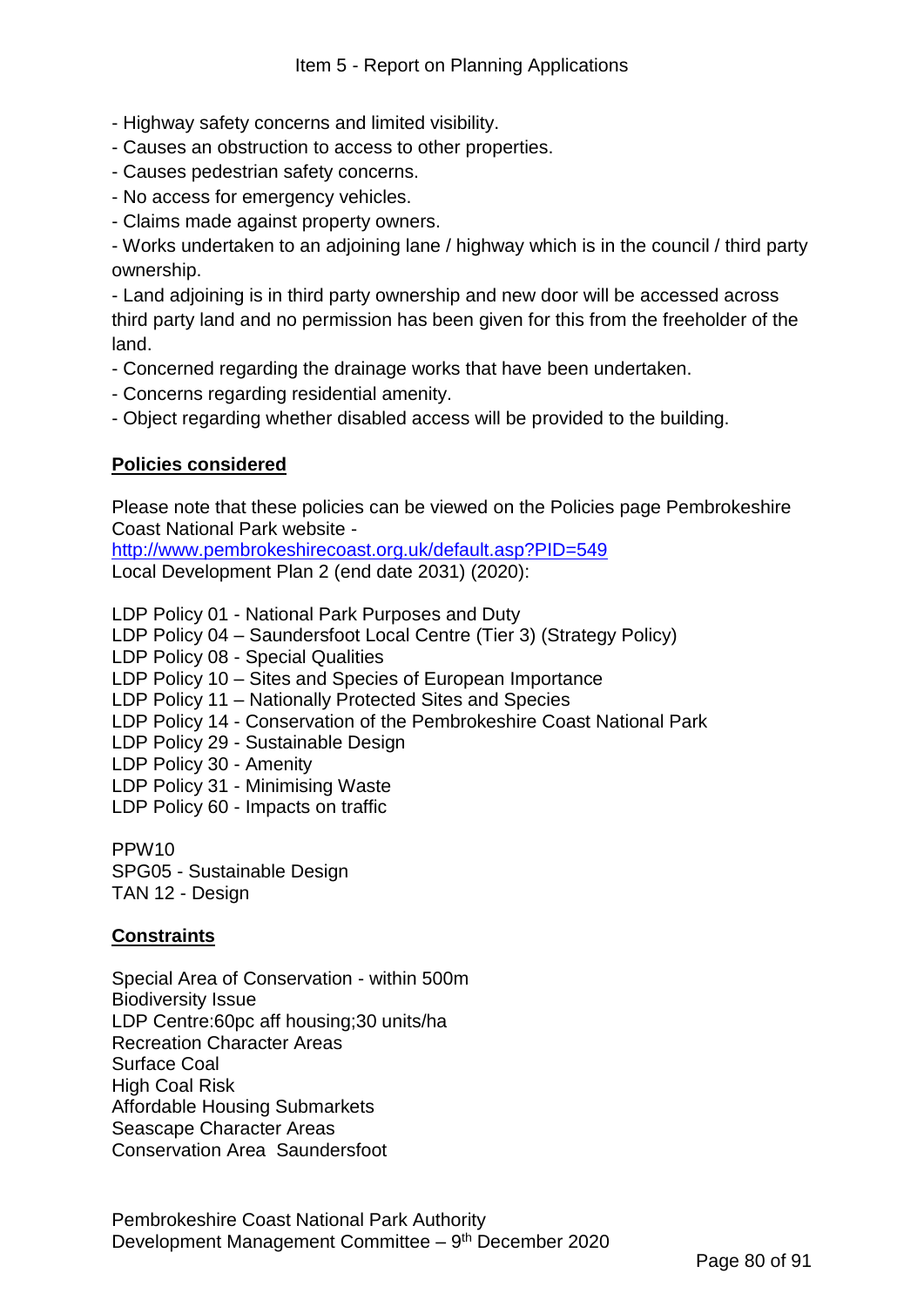# **Officer's Appraisal**

#### **Introduction**

The application seeks permission for alteration to the property known as Apple Tree Gallery.

## **Background, Site Description and Description of Development**

The site of development enclosed within the application redline takes in the property known as Apple Tree Gallery. Apple Tree Gallery is a stone built building under a slate roof. The site is in the ownership of the applicants, who occupy the adjoining residential property known Penydre. Apple Tree Gallery is around 10.7m in length and 5.2m in width. It has a height of around 4m to eaves and 6m to the ridge of the roof. The building has retained its character as a simple, formerly ancillary, residential building. It is situated in a prominent location adjoining one of the main routes into the village of Saundersfoot.

At the time of the officer site visit it appeared that the property was in a sui generis mixed residential and gallery use. The ground floor area of the building contained paintings and musical instruments. An area in the southern part of the ground floor, below the stairs was formed into a separate room with a toilet, bed and sink. Upstairs was open plan and some of the floor area was given over to an artists studio. Also present on the first floor was a basic kitchen with coffee making facilities, toaster, kettle and a fridge. A living area with a television and chairs were also present. Outside, in a location that the applicant indicates is that of a former garage, was a shower fixed to an outbuilding of Penydre and footings of the proposed extension. The shower was not enclosed in a building and the applicant indicated that it was not operational. It appeared that the property was in the process of being formed into living accommodation, but it appeared that work to achieve this had not been substantially completed.

As noted in this report a previous application (NP/20/0279/FUL) has been made for alterations extensions and change of use of the gallery and this was refused planning permission at the 2 September 2020 DM Committee. The applicant has indicated that they are not seeking permission to change the use of the gallery or for extension in this application.

Permission in this application is sought for a reduced set of alterations only and not for a change of use or extension. Permission is sought retrospectively for a door in the western elevation. New development is also proposed with an additional window and two roof lights proposed in the west elevation.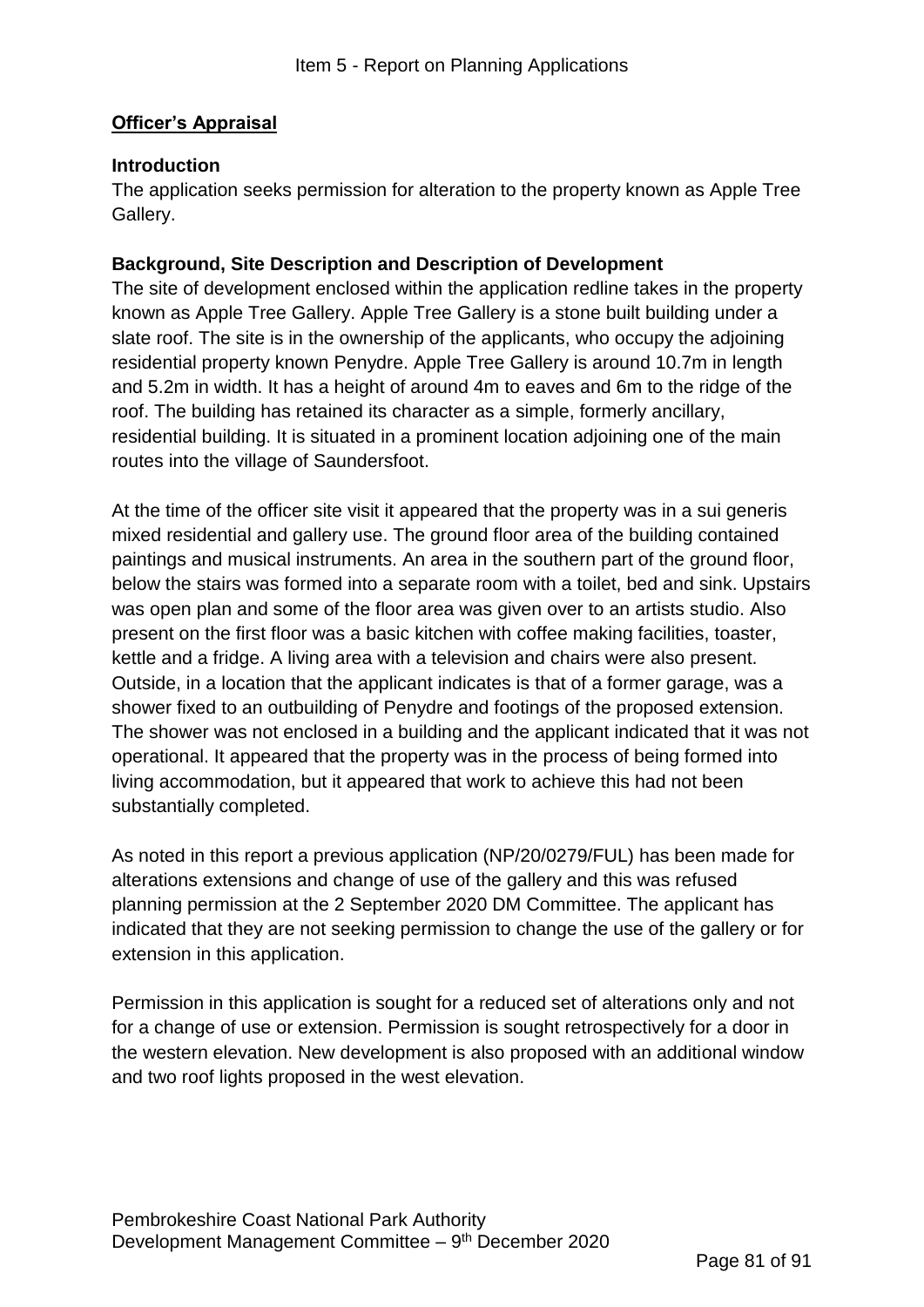# **Planning History**

NP/20/0279/FUL - Development of Apple Tree Gallery and Penydre/Apple Tree Gallery parking bay. New doorway. Additional windows/roof lights. Partial change of use to residential

Apple Tree Gallery, The Ridgeway, Saundersfoot, Pembrokeshire, SA69 9JE

NP/19/0539/FUL – Install rooflights to gallery upstairs, public doorway, partial living space (change of use), rebuild extension where garage used to be. Apple Tree Gallery, The Ridgeway, Saundersfoot, Pembrokeshire, SA69 9JE Appealed against non-determination – Appeal dismissed.

NP/20/0174/LBA - Demolish and rebuild curtilage wall that divides Penydre and Apple Tree Gallery Penydre, The Ridgeway, Saundersfoot, Pembrokeshire, SA69 9JE Approved – 18 June 2020

NP/20/0328/DOC – Discharge of Condition 4 of NP/20/0174/LBA Penydre, The Ridgeway, Saundersfoot, Pembrokeshire, SA69 9JE Pending determination

## **Procedural matters**

Concern has been expressed by local residents concerning the information submitted and the determination of the previous planning application at appeal.

There is particular concern whether the plans are sufficiently detailed to assess the impact of development. The Inspector in determining the appeal of NP/19/0539/FUL did note that the plans were rudimentary but in considering the plans stated "I am satisfied that the alterations to the Gallery could be implemented sympathetically and without harm to the building or Conservation Area." The gallery building is present at the site and although the plans are limited it is possible to assess the acceptability of development. The Inspector did not support the view of the Built Heritage Conservation Officer that the new openings were too numerous and unacceptable.

The adequacy of the plans has also been raised by objectors. The information submitted remains similar to that previously submitted in the two previous applications and at appeal. The existing Apple Tree Gallery building is already in place and the location of the new openings is reasonably identified on the plans. It is considered that a reasonable assessment of the proposal can be made based on the plans submitted.

The third party representations were provided to the Inspector as part of the appeal and were before the Inspector in considering the appeal.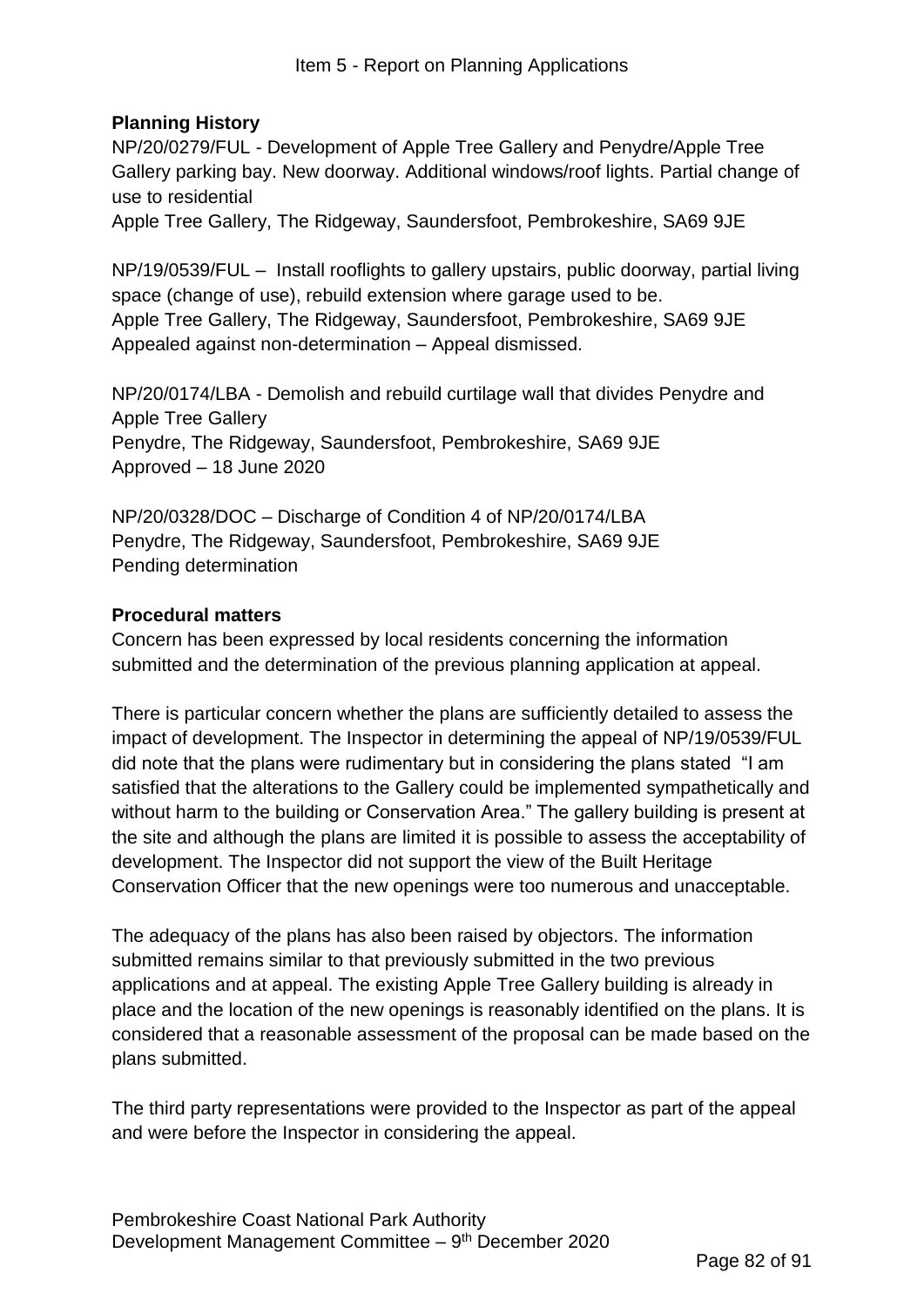# **Planning Policy Context and the Principle of Development**

The local development plan for the area is the Pembrokeshire Coast National Park Authority Local Development Plan 2 (adopted 2020), hereafter "the LDP".

The properties lie within the Centre boundary and Conservation Area of Saundersfoot as defined in the LDP. The strategic policy for Saundersfoot is set out in Policy 4 of the LDP. Alterations to existing buildings are generally acceptable in principle where they do not result in a harmful impact on the existing character, this impact is considered below.

# **Impact on the character and appearance of the area and impact on the Conservation Area**

The proposal is to create new openings in the western elevation towards the adjoining lane. As noted above the site is sensitive and is located within the Saundersfoot Conservation Area and in close proximity to listed buildings along Milford Terrace. The building's position is prominent within the street scene and it makes a positive contribution to the character of this area. The Community Council continue to raise concerns regarding the potential impact of the proposal on the character and appearance of the area. It is also noted that the Buildings Conservation Officer, has advised the rooflights are acceptable in light of the clear determination by the Inspector that the new rooflights would preserve or enhance the Conservation Area.

The introduction of the new openings into the western elevation are not considered to have an unacceptable impact on the character and appearance of the building and its form and appearance will be largely retained following the development.

The proposal is therefore in accordance with Policy 1(a) of the LDP and it conserves or enhances the cultural heritage of the National Park. It is also in accordance with national planning policy and guidance contained in Planning Policy Wales (Edition 10, December 2018) and Technical Advice Note 24: The Historic Environment (2017). It is also considered to meet the statutory duty placed on the Local Planning Authority to preserve and enhance conservation areas.

# **Highways impact and impact on users of the private lane**

The Local Highways Authority (LHA) has also, in their representation, given consideration to the doorway that has been inserted into the west elevation of the building to the adjoining lane. It is noted that they offer no objection to the creation of the doorway and do give specific consideration to its positioning at the junction of the lane to the Ridgeway. They do not offer any objection to this positioning on highway safety grounds. It is noted that third party objections have raised the issue of the safety of this doorway, however in light of the views of the LHA it is not considered that a reason for refusal of planning permission could be sustained on the grounds of highway safety.

Pembrokeshire Coast National Park Authority Development Management Committee - 9<sup>th</sup> December 2020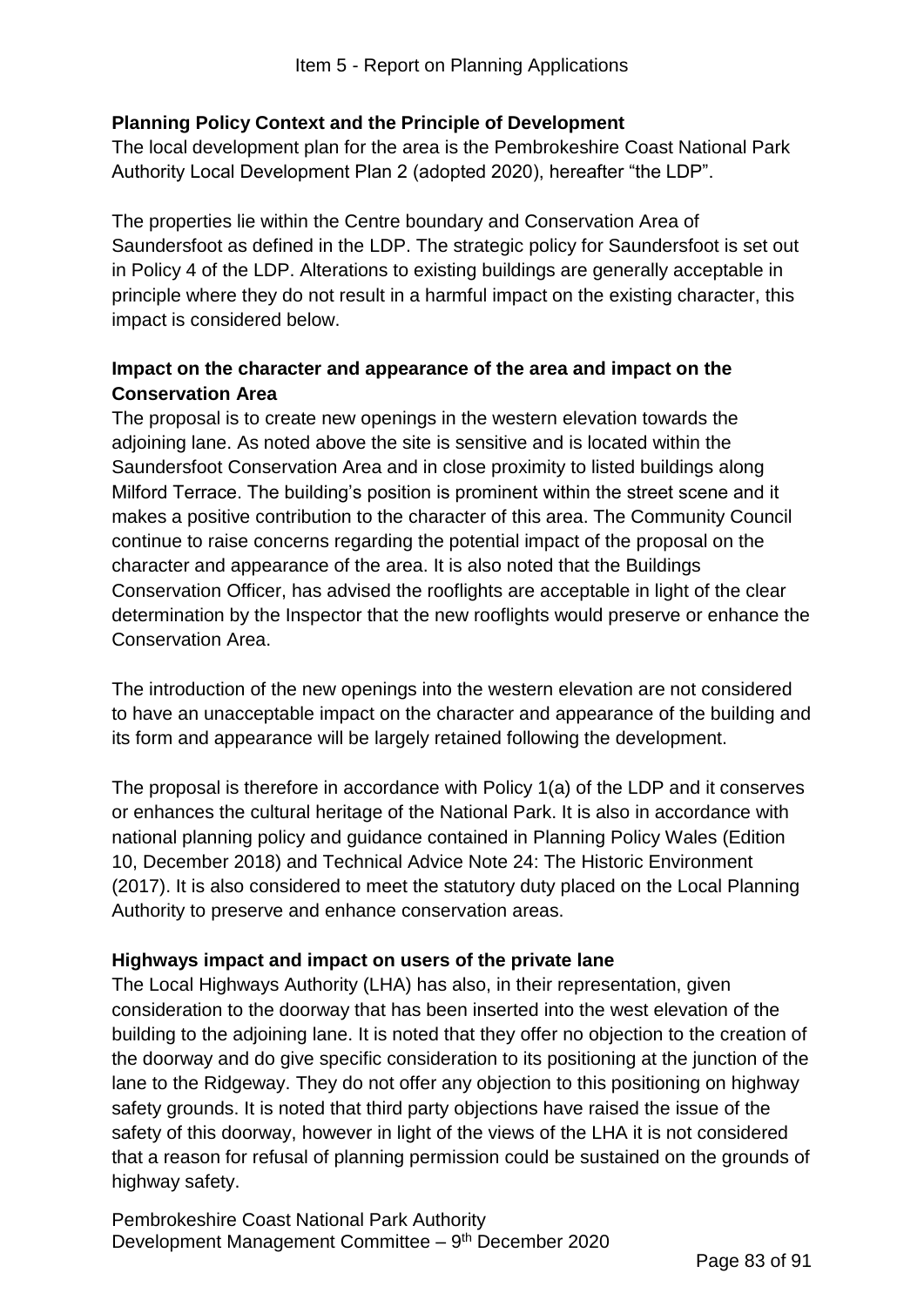The issue of parking on the lane, the lawfulness of people walking on the lane to gain access to the door, the safety of the door to users who may conflict with other users of the private lane are a civil matter between the parties involved. An alternative door on the eastern elevation is already in existence and would offer alternative access to the building if access to the door inserted into the western elevation was prevented. It is not the role of the planning system to adjudicate in civil disputes of this nature and the existence or otherwise of access rights are not material to this application. It is a matter to be considered separately from planning.

Overall subject to the imposition of conditions it is considered that the proposal will have an acceptable impact on highway safety and the free flow of traffic on the public highway and is in accordance with Policy 60 of LDP2. In respect to the issues related to private property, the grant of planning permission will not defeat these rights, if they exist, and the local planning authority cannot judge in the event there are disputes as to whether there are rights of access or not. Private law remedies are available to third parties in that regard, notwithstanding the grant of planning permission, and an alternative access is available in the event that it is determined that there are no access rights to the doorway.

# **Impact on residential amenity**

The site is located within close proximity to neighbouring properties. Including to the west the property known as Enfield across the lane from the building. Apple Tree gallery already has an established use as a gallery and there are openings already in the western elevation. Given the built up nature of the area there is already an inherent element of overlooking of properties and the additional opening are not considered to exacerbate the existing overlooking situation to such an extent as to warrant refusal of the application. The window and roof lights proposed are considered to be acceptable in terms of amenity overlooking the lane and gable end of the neighbouring property. Concern was expressed in third party objections that the windows should be fixed and un-opening; however based on an assessment of the site and relationship to other properties it is not considered that the roof lights would need to be fixed. It is considered that the new openings would be acceptable and comply with Policy 30 of the LDP and do not raise any overriding concerns in respect of privacy. Controls on the opening of the door to the lane could be imposed via private law remedies if it is determined that there are no rights of access, and the alternative access could be used in that event.

# **Other considerations**

Third party representations raise a wide range of issues regarding the development proposal. One of the main areas of concern is the use of the lane adjoining the site. Issues include highway safety concerns, obstruction to accessing properties, pedestrian safety concerns, accessibility of emergency vehicles, liability of property owners and ownership of the lane, damage caused to the road, and impact on

Pembrokeshire Coast National Park Authority Development Management Committee - 9<sup>th</sup> December 2020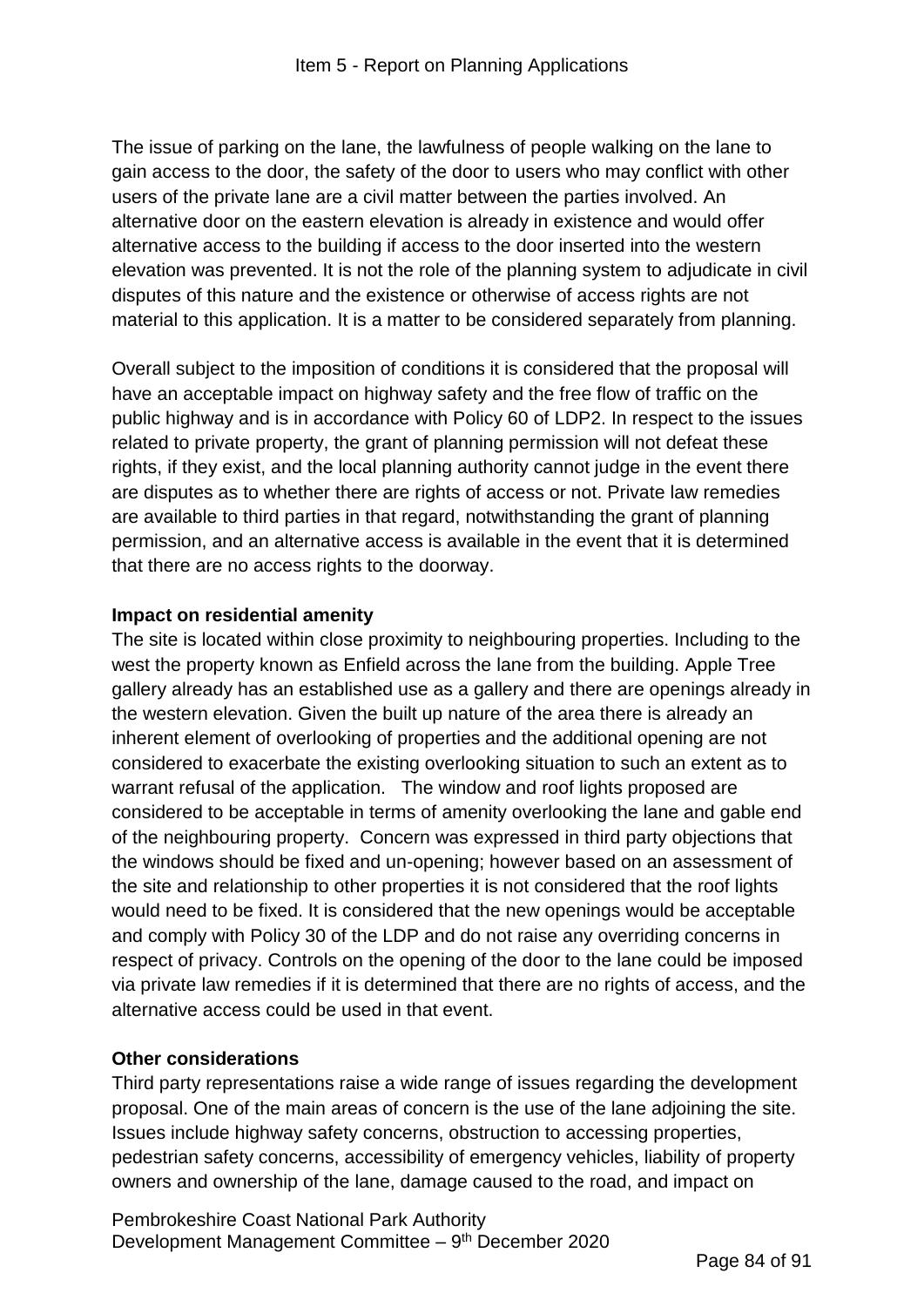privacy. It is considered that these matters would not amount to a reason for refusal of the development proposed or relate to matters that amount to civil matters between the parties involved.

The lawful use of the premises remains as an art gallery, however as noted above there are elements of residential use within the premises. No change of use is proposed in this proposal which indicates the premises as a gallery on the plans, this issue will be addressed as a separate issue from the alterations to the exterior of the building proposed in this application.

The National Park Authority Planning Ecologist has reviewed the application and advised that there is no objection to the proposal.

## **Conclusion**

Notwithstanding the objections raised, this application is to regularise the insertion of a door and allow for the insertion of three additional openings into an existing building. These alterations are considered to have an acceptable impact on the character of the building and to preserve or enhance the character of this part of the Saundersfoot conservation area, they are not considered to impact unacceptably on residential amenity or the local environment. The works are considered to be acceptable and in accordance with the LDP policy framework outlined above.

## **Recommendation**

Approve subject to the following conditions

1. The development shall begin not later than five years from the date of this decision.

**Reason**: Required to be imposed pursuant to Section 91 (1) of the Town and Country Planning Act 1990 (as amended).

- 2. The development shall be carried out in accordance with the following approved plans and documents: Existing and proposed elevations (received 15 September 2020) Proposed Floor Plan (received 15 September 2020) Location Plan (received 15 September 2020) Design and access statement (received 15 September 2020) **Reason**: In order to be clear on the approved scheme of development in the interests of protecting visual amenity and the special qualities of the National Park. Policy: Local Development Plan 2 – Policies 1 (National Park Purposes and Duty), 8 (Special Qualities), 14 (Conservation of the Pembrokeshire Coast National Park) and 29 (Sustainable Design).
- 3. All roofing materials shall be removed by hand and inspected on their underside prior to disposal / storage / stacking. If a bat is encountered it should be gently covered and works shall cease immediately. Advice shall be sought from Natural Resources Wales prior to any further works being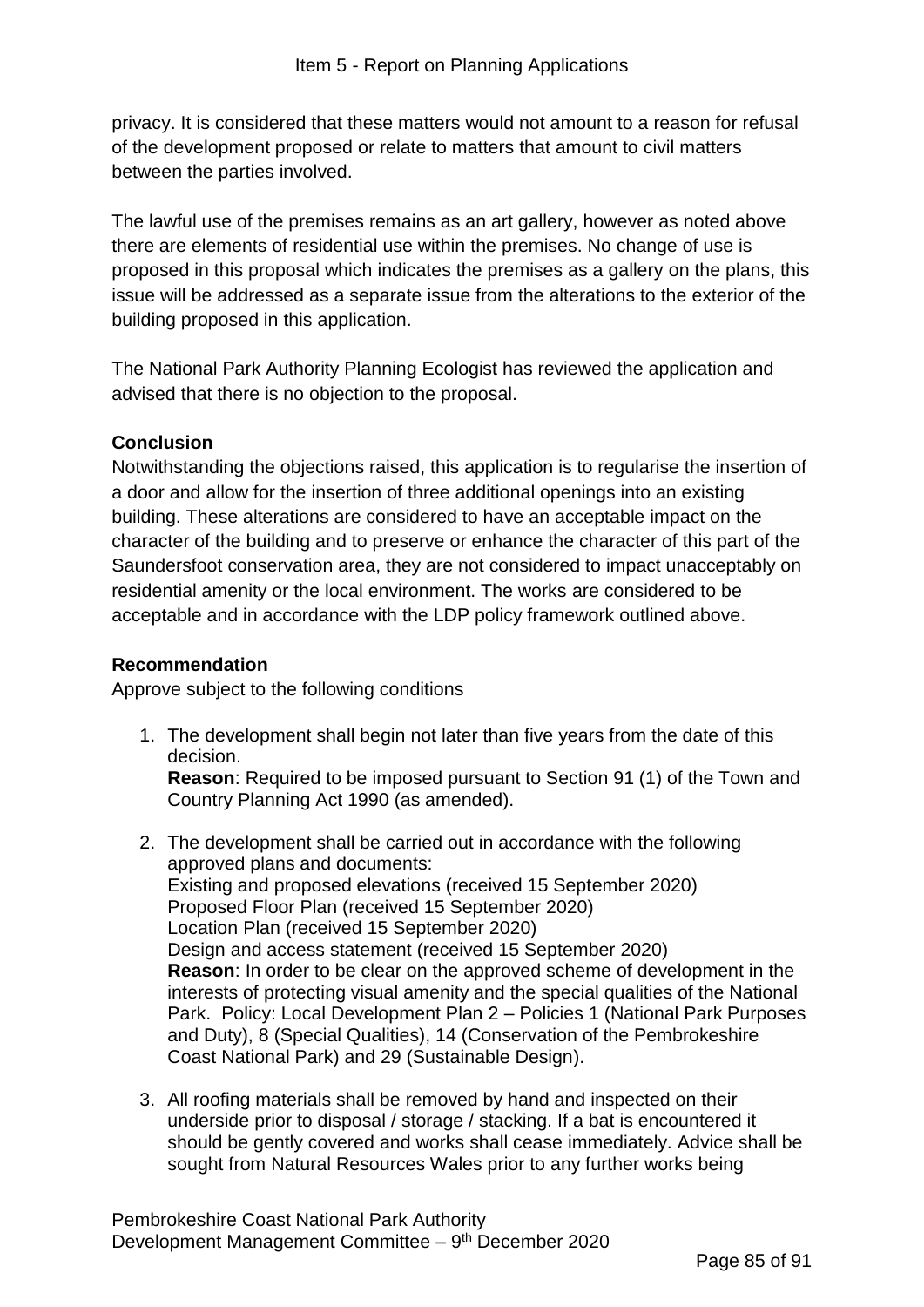undertaken.

**Reason:** To ensure that animal and plant species and habitats listed under the Conservation of Habitats and Species Regulations 2010 are adequately protected, and to protect and enhance the character and appearance of the site and its setting within the Pembrokeshire Coast National Park. Policy: Local Development Plan 2 – Policies 1 (National Park Purposes and Duty), 8 (Special Qualities), Policy 10 (Sites and Species of European Importance) Policy 11 (Nationally Protected Sites and Species) and 14 (Conservation of the Pembrokeshire Coast National Park).

- 4. All doors and windows that adjoin the public highway, shall open inwards away from the road and there shall be no steps or ramps. **Reason**: To ensure the satisfactory provision of parking facilities and in the interest of highway safety and the amenity of the area, and to accord with Policy 60 (Impacts on traffic) of the Local Development Plan 2.
- 5. The roof lights shall be of a type and fitted in accordance with details submitted to and approved in writing by the Local Planning Authority prior to installation and retained as such in perpetuity. **Reason**: To preserve the character and appearance of the area. Local Development Plan 2 - Policy 1 - National Park Purposes and Duty, 8 - Special Qualities, 14 - Conservation of the Pembrokeshire Coast National Park and 30 - Amenity.
- 6. The new window in the wall of the western elevation shall match the existing windows installed in this elevation and retained as such in perpetuity. **Reason**: To preserve the character and appearance of the area. Local Development Plan 2 - Policy 1 - National Park Purposes and Duty, 8 - Special Qualities, 14 - Conservation of the Pembrokeshire Coast National Park and 30 - Amenity.

# **Informative**

Planning permission is granted for the retrospective insertion of a door into the western elevation of the property and the insertion of new openings as shown on the approved plans. No planning permission is given or deemed to be given for the change of use of the property residentially, for extension or the insertion of further openings.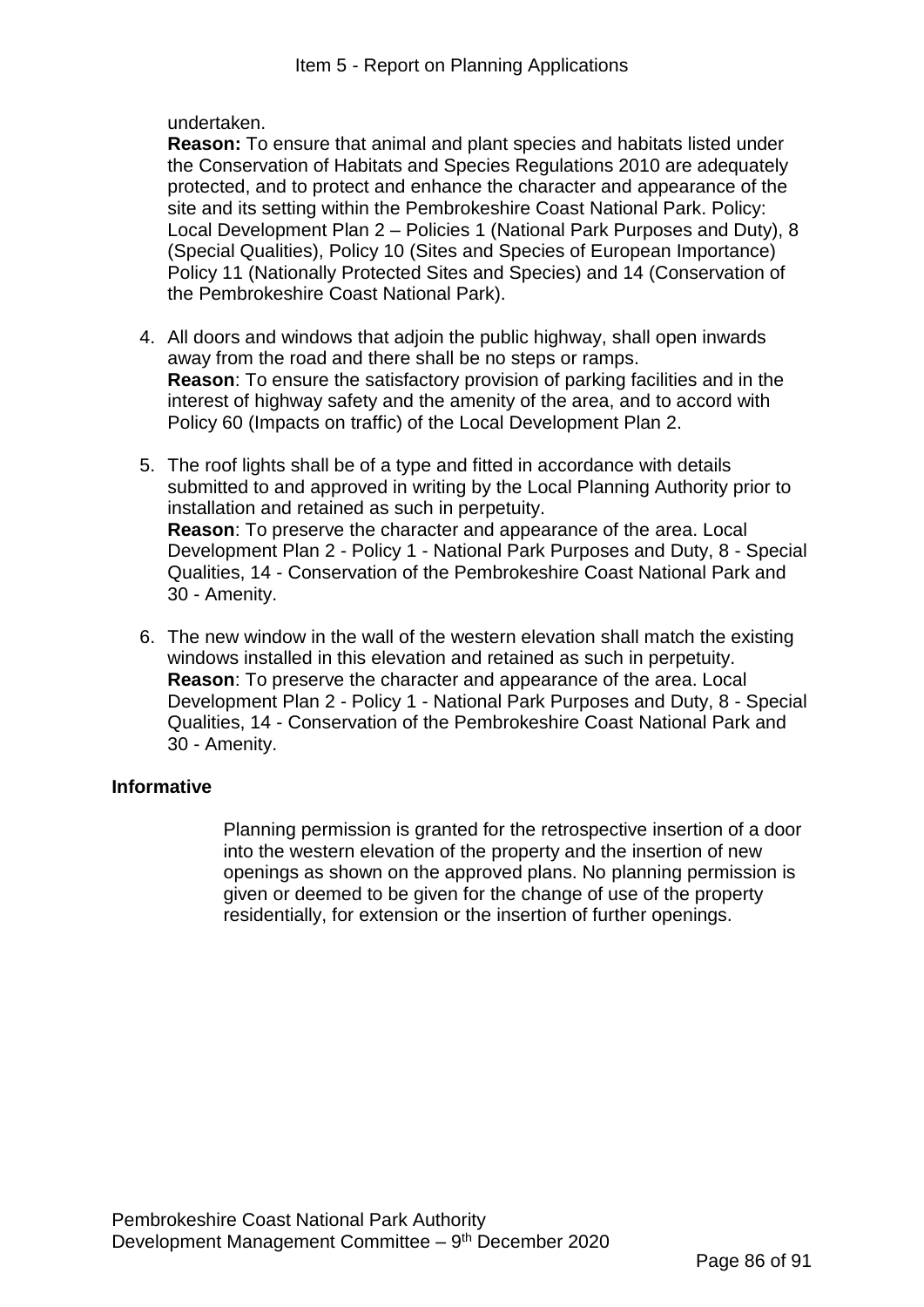

Penydre, The Ridgeway, Saundersfoot, Pembrokeshire, SA69 9JE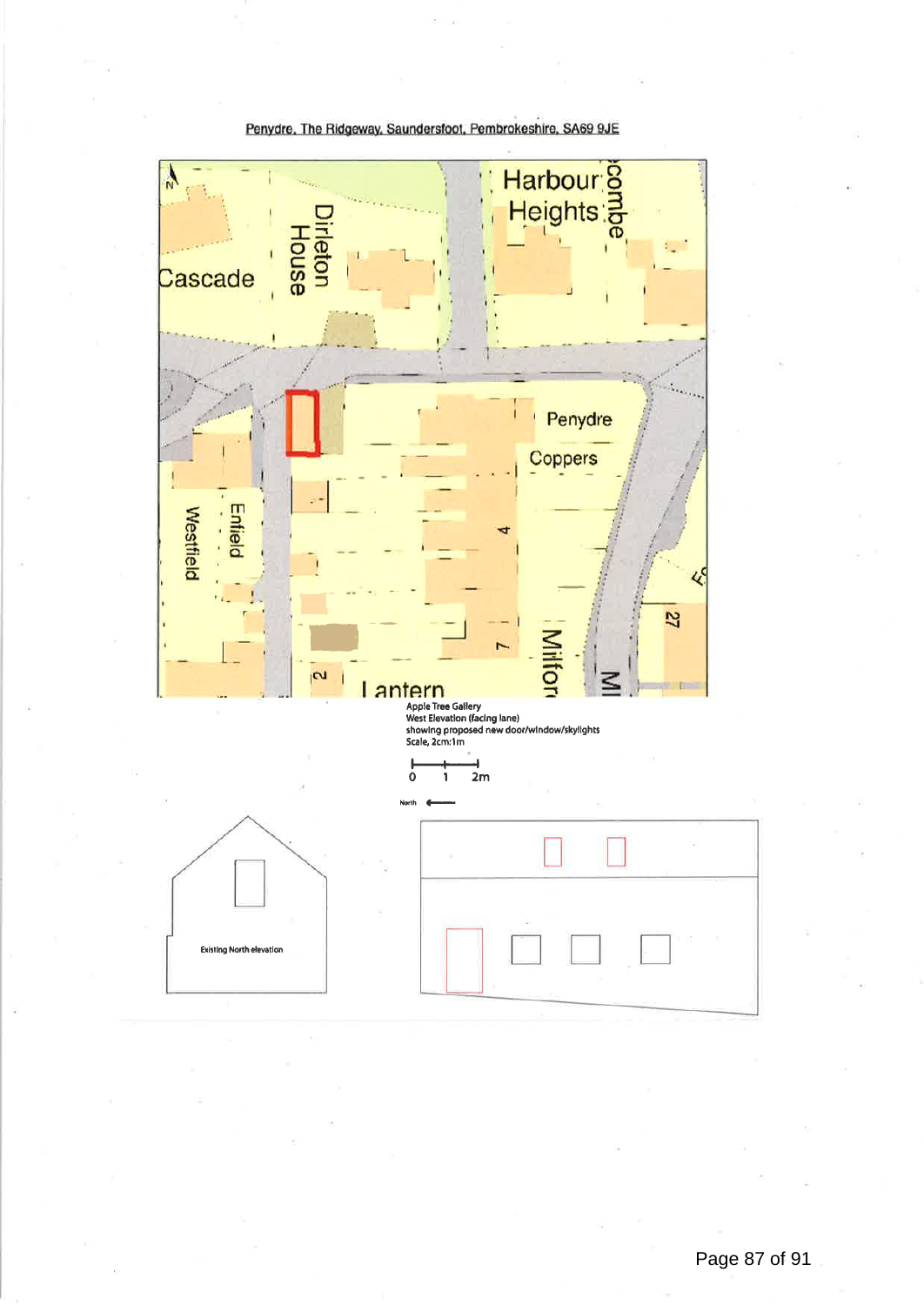Apple Tree Gallery<br>PLan showing doorway and windows applied for<br>2cm:1m